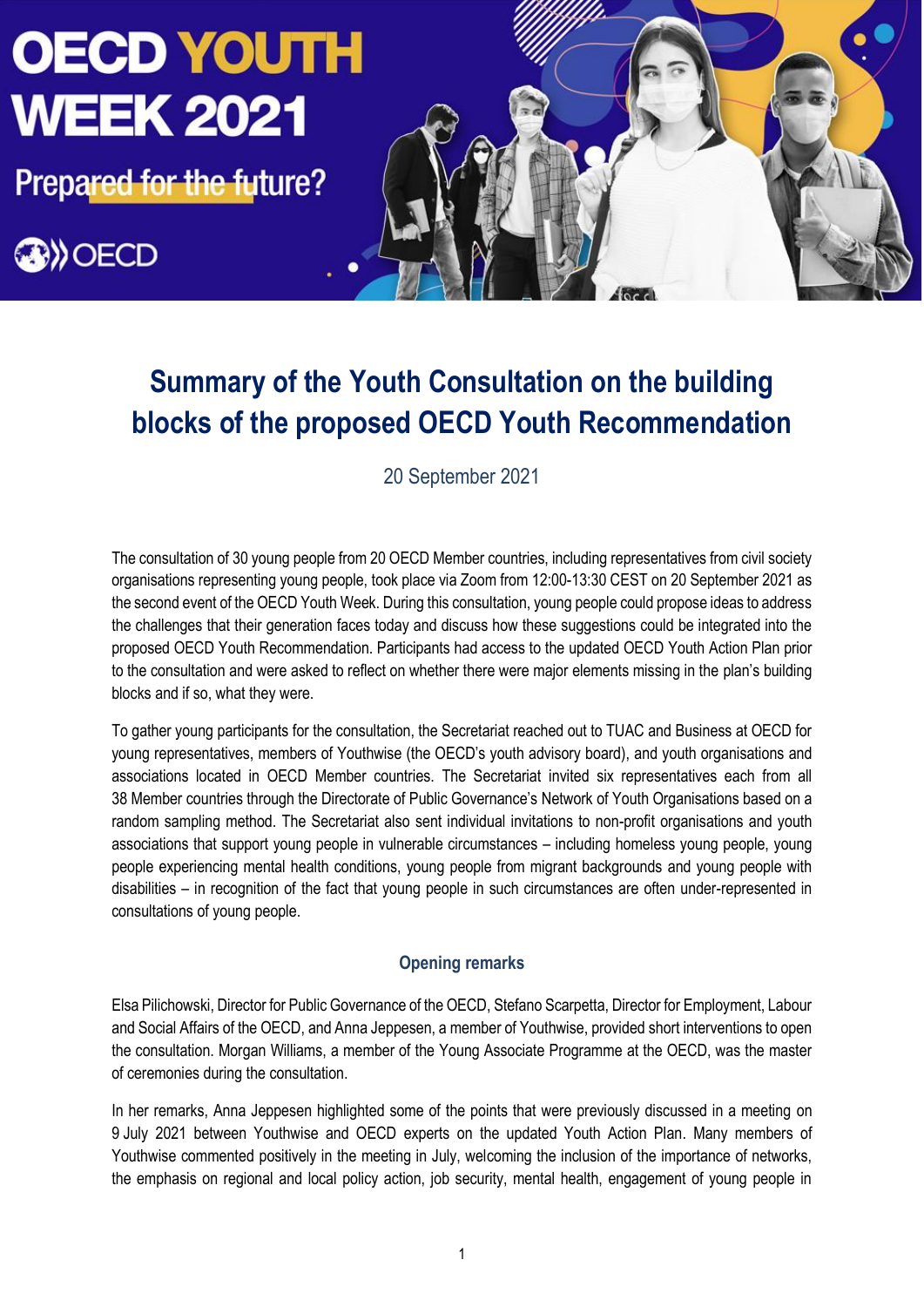**Prepared for the future?** 

**BIOECD** 



decision-making, diversity and intersectionality, and housing security. Comments from Youthwise on topics with areas for improvement included the following:

- Civic education: Given the necessity of strengthening the link between young people and public and political institutions, the promotion of teaching civic education in schools should be given more prominence.
- Guaranteed and quality employment: Young people finishing secondary school should have access to not just any job, but a quality job. Schools should be doing more to prepare students for the world of further education and work. Governments should foster an environment in which investments are funnelled into new sectors that can create quality jobs while addressing crises such as the climate crisis.
- Fostering economic independence: Interns and trainees should be adequately paid for the work that they do. Young people in unemployment should be provided with support, and measures should be in place that encourage training and return-to-work.
- Digital divide: Digitalisation can be a tool to overcome inequalities, for example, through allowing young people to live in less expensive rural areas while avoiding commutes. However, this potential can only be realised if there are investments in digital infrastructure, technology and digital skills.
- Climate and biodiversity: It is important to acknowledge the climate and biodiversity crises, and to recognise that they are interrelated but nonetheless distinct crises.
- Health care: In certain countries or situations, the existence of a health care system may not guarantee that it is accessible and affordable to all.
- Future challenges: There are other future challenges beyond those associated with the current COVID-19 pandemic, such as automation, which should be properly considered, in addition to the climate and biodiversity crises.
- Role of private sector: The private sector often appears to act with fewer constraints than governments, and so enhanced private sector collaboration is necessary.
- Generality and specificity: Some actions are too general for highly specific issues, and so the level on which action is best suited – whether local, national or international – should be kept in mind.
- Definition of a young person: There should be a standardisation of the definition of a young person, since different OECD documents currently refer to different age groups when talking about young people.
- Disaggregated data collection: Statistics, in particular regarding housing and mental health, should be more specific and should ideally be available as well broken down by gender.

Following the introductory remarks, split up into five breakout sessions, for more focussed discussions on education and skills; employment and jobs; social inclusion; youth trust, participation and representation in public life; and making governments fit to deliver to youth. An OECD expert moderated each of the breakout sessions, and a participant (not affiliated with the Secretariat) was designated as a rapporteur to summarise the main points of discussion during the plenary for the benefit of all participants.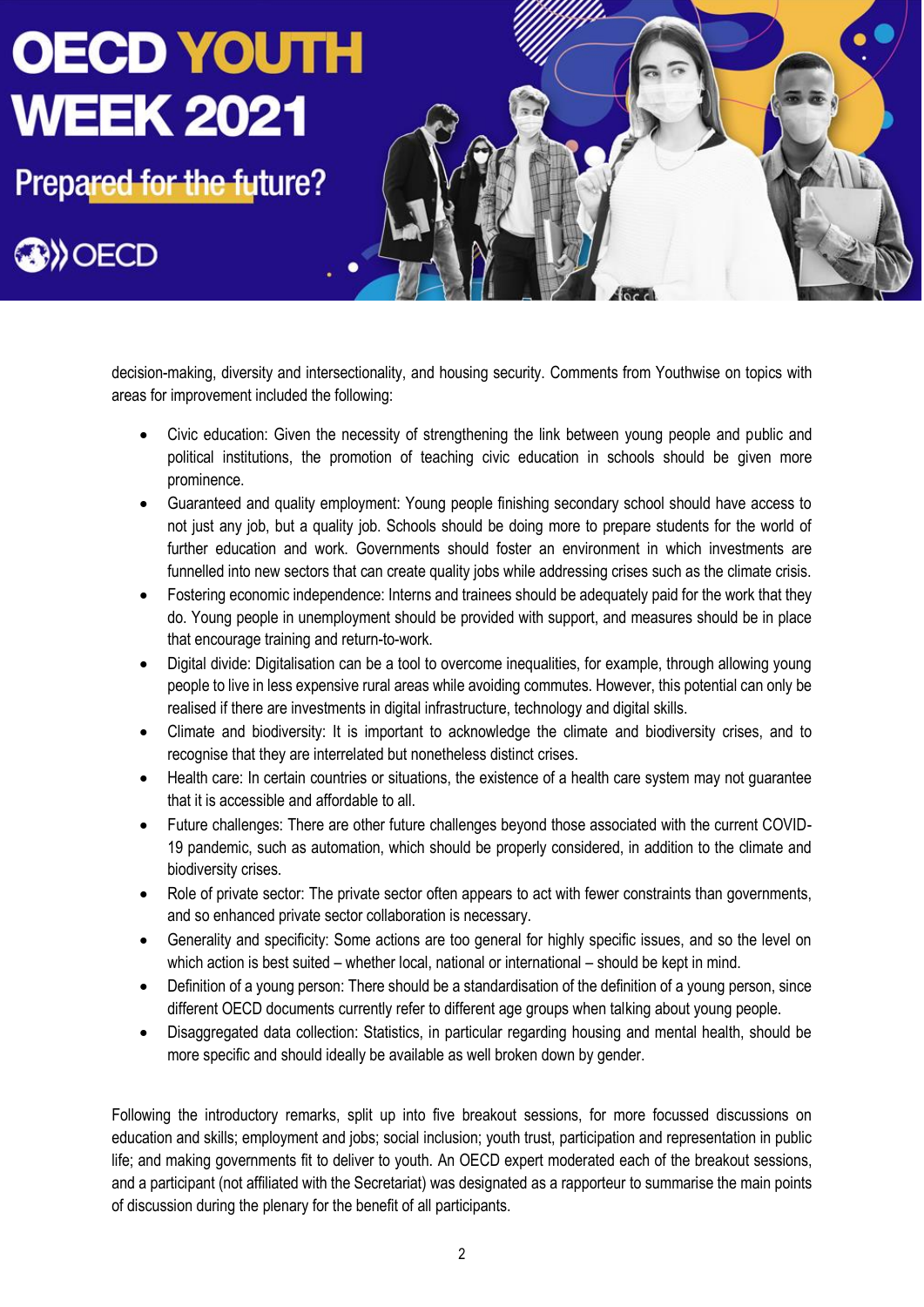

## **Education and Skills**

**Theme #1:** Young people are not a homogeneous group

It must be clearly defined who falls under the "youth" category. Young people should be considered as equal citizens with complex needs, rather than as one singular entity. Policymakers must consider the nuances in different subgroups of the youth population. For example, the needs of younger individuals are very different from the needs of older individuals in the group. Similarly, in terms of education, some young people are studying and others are apprentices or starting their careers. Therefore, it should not simply be assumed that all young people are students.

#### **Theme #2:** Education is not a linear path and can take different forms

Rather than considering education as a linear trajectory (i.e. go straight to college and then find a job and become economically independent), it should be recognised that individuals may choose different paths. For example, entrepreneurship may not require the same sequence of skills and education acquired in a traditional university curriculum. Participants emphasised that young people should have room to make mistakes and should have access to guidance from mentors and teachers.

Relatedly, the participants stressed that education should not be treated only as a means to attaining a job. Education is a broad experience that includes activities inside and outside of a traditional classroom. Participants expressed that their university education left them with little time to explore alternative learning opportunities and participate in extra-curricular educational experiences. One participant suggested that learning opportunities that take place outside of the classroom, such as participating in a consultation, should count towards ECTS credits. Another participant highlighted micro-credentialing as a possibility to acquire skills and competencies. Participants stressed the importance of paid internship opportunities in order to ensure a smooth transition into the workplace.

#### **Theme #3:** Who is teaching desirable skills?

Participants discussed potential weaknesses of the education system, including teachers and their teaching methods. They noted that while young people are predisposed for digital skills which are among the desirable skills for the future, many teachers lacked such skills. They hope that policies could be recommended to ensure that teachers, like young people, continue to acquire skills and remain flexible.

Additionally, participants expressed concerns that the education curriculum in some countries pays little attention to teaching soft skills, such as learning and reflection competencies. Given the strict curriculum requirements, some participants fear that fewer young people are interested in choosing teaching as a career path. They noted that without enthusiastic, passionate teachers, students in the future will struggle; and wondered how young people could be incentivised to become teachers.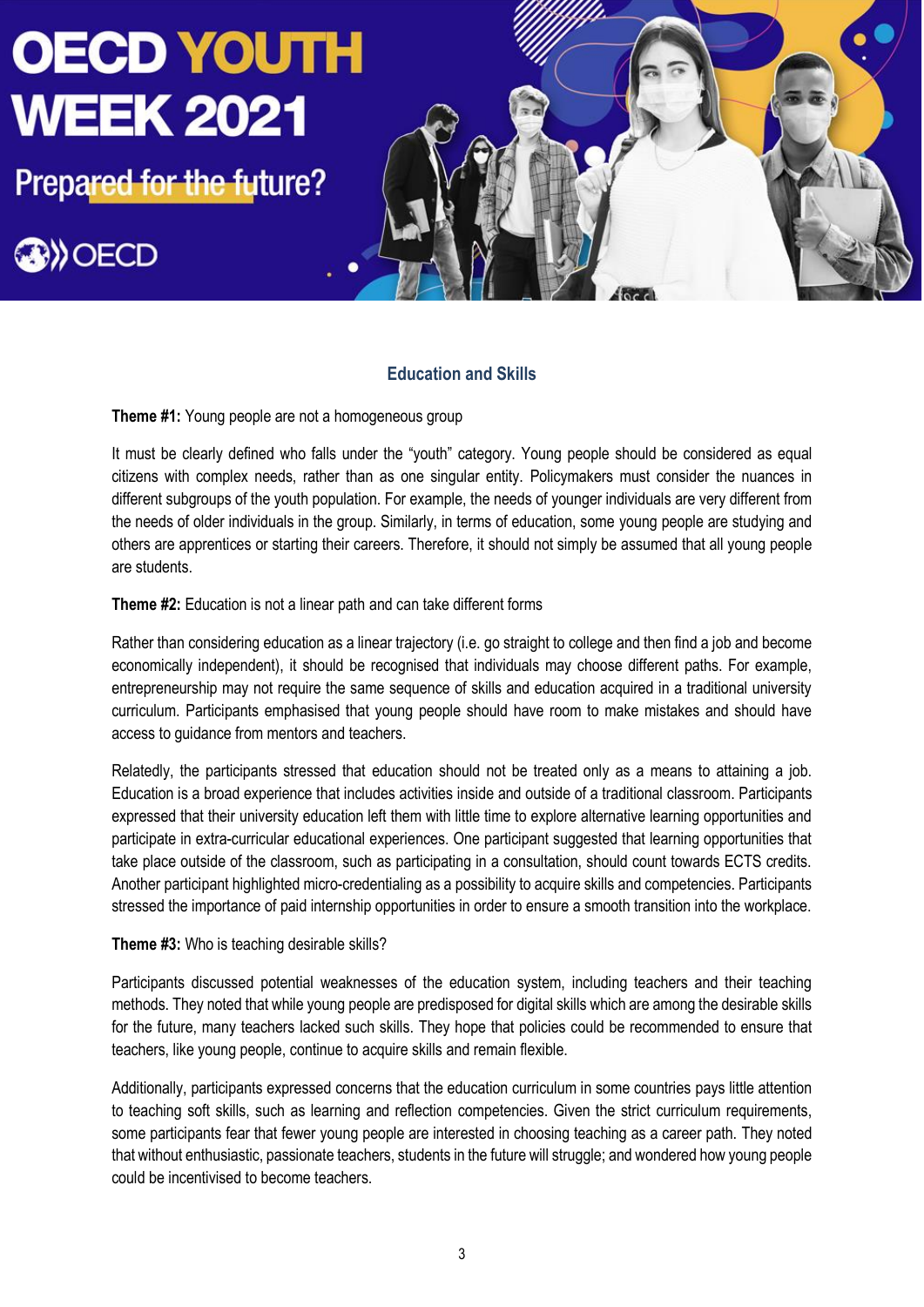**Prepared for the future?** 

**BIOECD** 



**Theme #4:** Flexibility and adaptability during and beyond COVID-19

A takeaway from the COVID-19 pandemic is that it is difficult to develop an action plan when the future is so unpredictable. During the pandemic, many students moved quickly to digitalised education, but some lacked necessary resources. The participants questioned how these barriers could be addressed. They also suggested that policies should be emphasised that teach resilience and adaptability, and allow workers to gain further skills. Young people have many practical and tangible skills, but when a disruption occurs, it may become difficult for young people to remain flexible. For example, the pandemic changed existing jobs substantively, which will require re- and up-skilling of workers.

### **Theme #5:** Sustainability and climate change

Participants stressed the intersectionality of education and other policy areas, in particular climate policy. As "green skills" gain prominence, education should equip students with these necessary skills.

# **Employment and Jobs**

### **Theme #1:** Decent employment

Several participants noted that young people's employment opportunities are often precarious, and called upon policy makers to ensure decent employment, which some defined as permanent (or long-term) jobs which comply with minimum wage laws. This includes the need to regulate the gig economy and the banning of unpaid internships as well as internships in which young people are used as cheap labour rather than receiving proper training. Young people in general and particularly those with multiple disadvantages such as low skills and health problems should be adequately supported in order to find decent employment. Moreover, one discussant noted that young people should not be 'confined' to sectors such as hospitality but be able to enter all sectors; and another noted policies such as tax deductions on enrolment fees should incentivise young people to join or set up youth organisations as collective bargaining tends to work better than individual bargaining.

### **Theme #2:** Professional and geographic mobility

A second topic area covered possibilities for young people to change professions and countries. The discussants cited programmes such as Erasmus+ as positive examples that allowed university students to study abroad. But they noted that it was harder to gain professional experience in a different country, and particularly so for young people with little financial support and those who pursue non-academic careers. At the same time, policies across different areas should help create enough decent employment that no one is forced to move simply for economic reasons who does not want to. Participants also noted that all young people should be able to re- and up-skill, including those who have already successfully entered the labour market. One discussant suggested that creating these possibilities and thereby making it easier for individuals to have a fulfilling job can also have a protective effect against health issues related to unemployment or unsatisfactory work.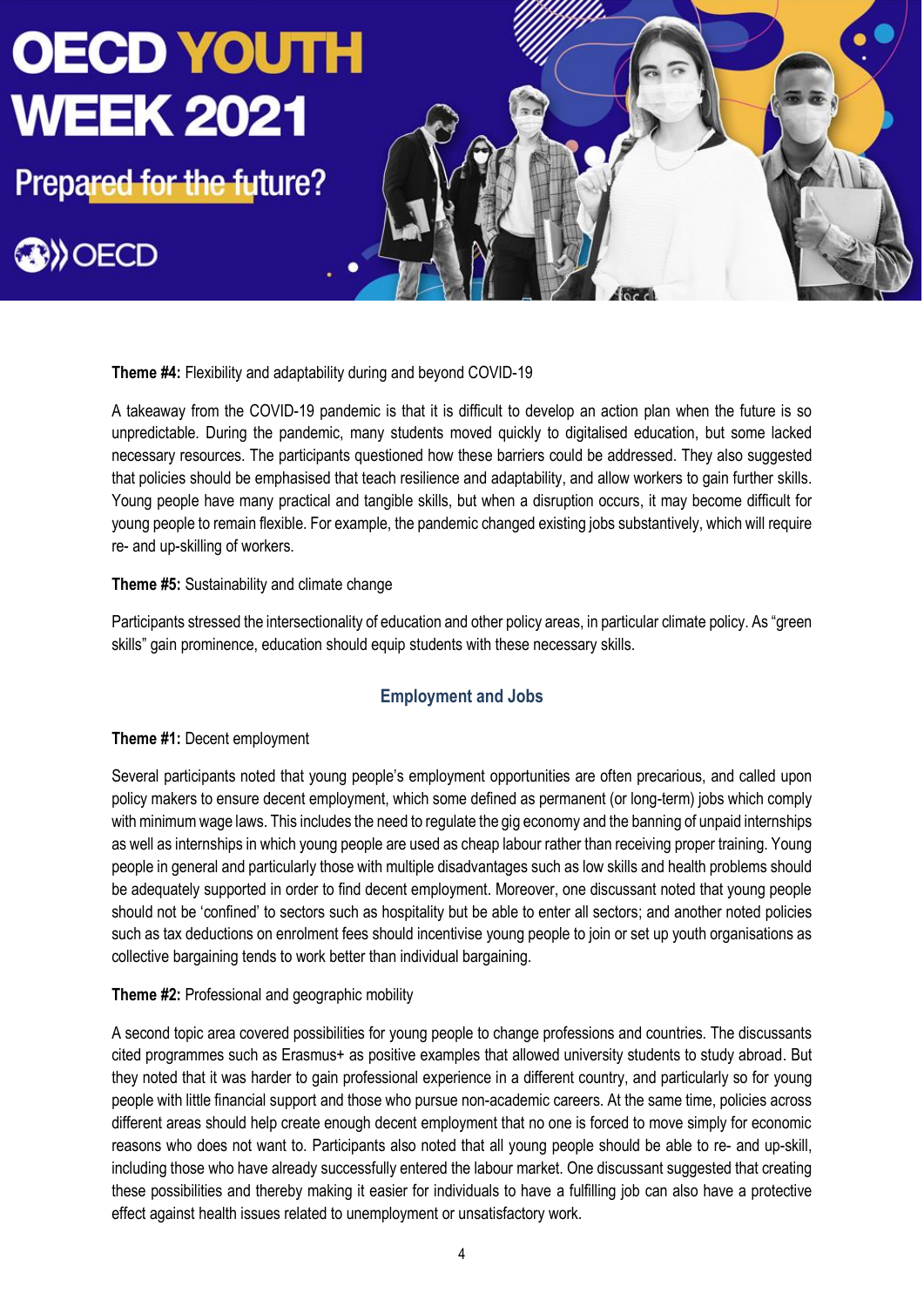**Prepared for the future?** 

# **OW OECD**



### **Theme #3:** Corporate and individual taxes, subsidies and benefits

In different ways, the discussants raised topics related to the incentives the tax, subsidy and benefit system exerts on both employers and individuals. On the employer side, some participants noted the danger that incentives for firms to hire young employees in the form of tax rebates or subsidies can lead to a 'churning' of youngsters. They noted that some firms kept a young employee only as long as they could receive a subsidy, only to replace him or her by another different young employee. A related point in which one of the discussant saw a need for more regulation concerned start-up incubator programmes that imposed undue use and repayment requirements on the young entrepreneurs who receive their seed funding. On the employee side, participants noted the need to strengthen social protection for young workers and especially those employed in the gig economy and on temporary contracts. One also raised the issue of strong implicit tax rates on young people and student employment that can lead to an important loss of social benefits even when income levels are minor.

#### **Theme #4:** Perceptions of young people

On the one hand, discussants noted the lack of agency and power young people often feel at their workplace, which makes it difficult to stand up for themselves and make sure that their rights are respected. Finding a way in which young people are encouraged to speak up at work and in society can help address this issue. On the other hand, participants also stressed that society and employers often too easily dismiss young people's rights and potential. Employers may sometimes see young workers mostly as cheap labour rather than ensuring good working conditions and development opportunities. Young people have a lot to offer, and by empowering them, these same young people can also contribute to helping others and solving problems. Relatedly, one of the participants stressed that it is important for society's perception of NEETs to evolve from seeing inactivity as a choice that these young people actively made out of laziness, rather than as an outcome of various factors.

## **Social Inclusion**

### **Theme #1:** Mental health

There was an acknowledgement that while it was good to have mental health mentioned in the updated OECD Youth Action Plan, the existing policy proposals on the topic could be expanded in a number of ways. One participant mentioned that they would like to see further action in labour market policies, including employment services, to better support young people experiencing mental health issues. Another participant echoed the need for integrated approaches, applying the same argument to in the context of education, while also emphasising the need to both raise awareness and increase mental health literacy.

### **Theme #2:** Social protection and employment services

A few participants spoke about the importance of providing access to unemployment insurance and social protection for young people under a certain age, as some countries have minimum age requirements for access.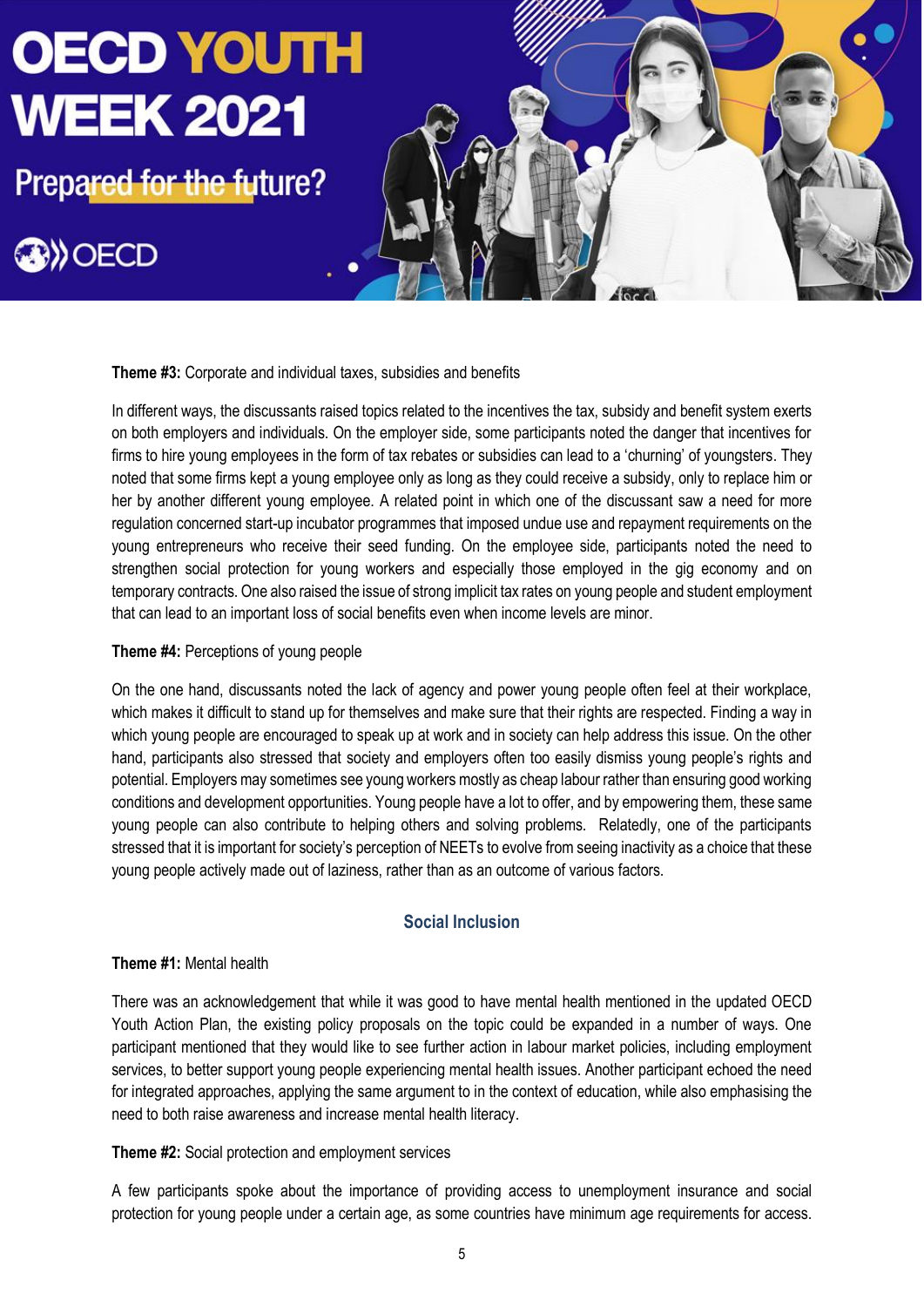**Prepared for the future?** 

**OW OECD** 



Another participant spoke about how all young people – and not just nationals - should be covered by social protection schemes. On employment services, one participant mentioned that services were not youth-friendly, and that many young people are also not aware of the services available to them. There was an animated discussion on "mutual obligation requirements." One participant raised their preference for this phrase not to be included, explaining how it may just be punitive, with employment services often operated by for-profit actors pressuring young people into unstable and unfulfilling jobs. Another participant expressed their agreement to this opinion. A few mentions were made to how such requirements may be problematic during the COVID-19 crisis given the lack of employment opportunities available to many young people across the OECD.

### **Theme #3:** Inequalities in opportunities

One participant raised the issue that unpaid internships and underpaid entry-level positions, which are only accessible or an option from young people from privileged backgrounds, yet are still an important step in facilitating entry into the labour market. Another participant spoke about the importance of addressing inequalities in education and employment, especially the rural-urban divide, and how this also relates to the need to ensure labour market contacts and network-building for young people. The participant also highlighted the need to conduct analysis on this topic, and more broadly on inequalities in opportunities.

### **Theme #4:** Housing

Two participants spoke out in favour of a policy of developing new public housing. One participant cited the example of Vienna. This participant also suggested a need for policies such as dereliction taxes and vacant property taxes – and especially through local policies – to bring existing buildings back into use. This participant also spoke about their experience of not being able to afford their own housing due to prohibitive costs.

### **Theme #5:** Data and language

Participants agreed on the need to collect more granular data on young people. One participant, speaking on race and ethnicity as a starting point, mentioned the need to complement the expansion of data on diversity with the implementation of tools and interventions that can help address inequalities (e.g. anonymous application panels) at the working level.

One participant also spoke specifically about language and terminology. This participant mentioned that the climate crisis is already happening now, and so should be talked about the present and not future tense. They also stated that we should be careful not to distinguish between migrants and refugees, and instead, that what mattered was that unmet needs were met, whether they related to security, economic needs, or housing needs.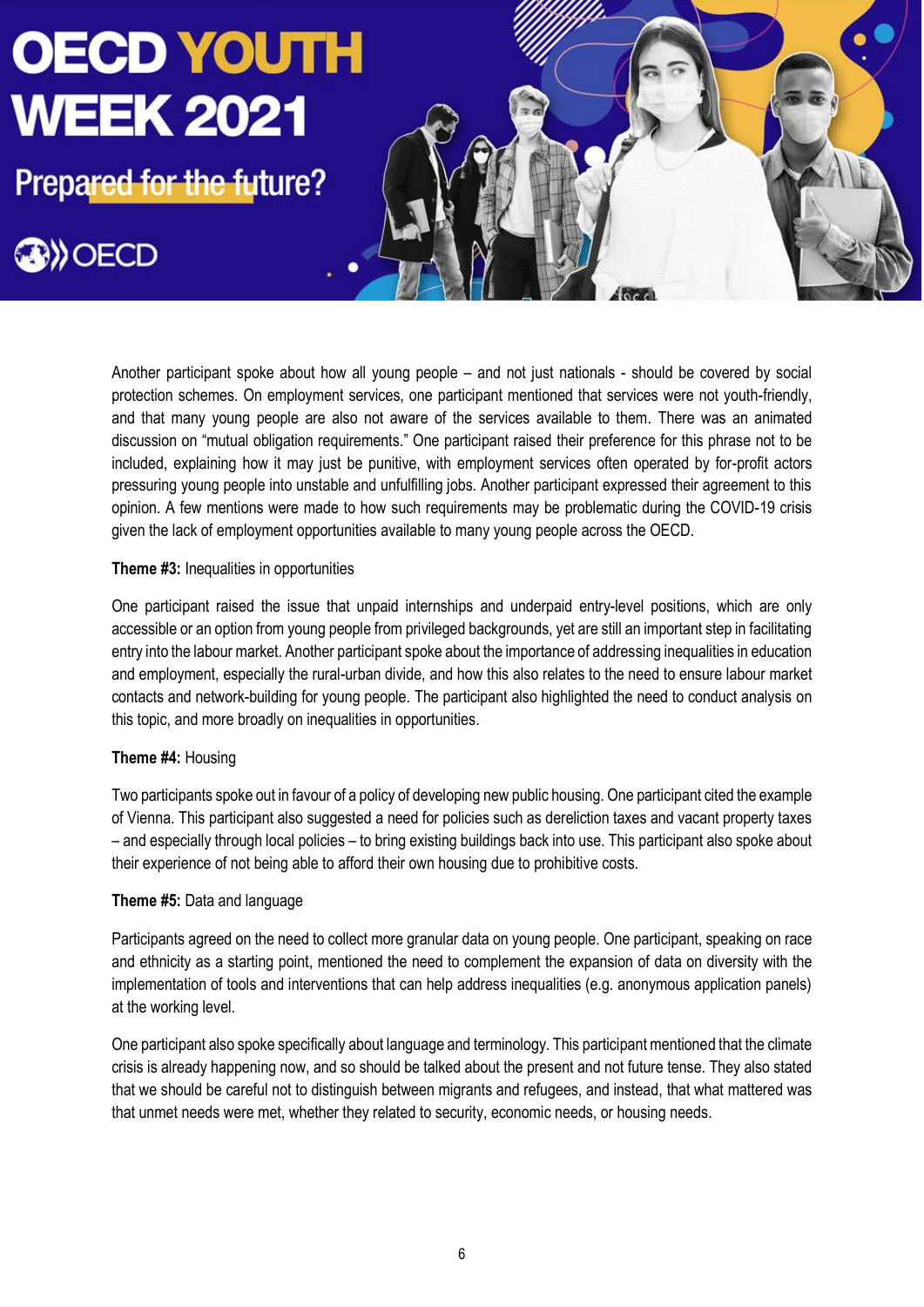**Prepared for the future?** 

# **BIOECD**



# **Youth trust, participation and representation in public life**

**Theme #1:** Relationship between young people and public institutions

Participants discussed that governments should improve their communication with young people by employing language that is more accessible and using channels that young people use regularly. They also emphasised the importance of mutual respect between government bodies and young people and the need to raise awareness among public officials of the value added of engaging them. Promoting respect and curiosity to reach an understanding across generations was also raised as an important element. It was stressed that the media and government should talk with young people before talking about young people, to reflect their views, avoid negative public portrayals of young people and to build their trust. Finally, participants recognised that public institutions often do not have the necessary resources to consult and work with young people. To be inclusive, public consultations should be organised in a flexible way to meet the needs of young people (e.g. organising them outside of education or work hours). Governments should also empower youth organisations to act as "bridges" between government and young people, as well as increase their capacity to reach wider demographics, including minority groups.

**Theme #2:** Youth participation in elections and representation in public institutions

One of the most important barriers for young people to participate in elections, according to participants, is lack of information, civic knowledge and understanding of "how politics works" to cast an informed vote. The role that civic and citizenship education curricula, both in school and outside of school, can play in addressing this barrier was stressed. Such curricula should explain why it is important to participate in public and political life, and not only how, avoiding to overwhelm young people with large amounts of technical information. Platforms such as the Electoral Compass in Canada were mentioned as useful tools to share and disseminate information during electoral cycles. Some participants mentioned that while compulsory voting increased youth participation, these votes were sometimes uninformed and did not necessarily represent genuine civic engagement.

When it comes to young people running for public office, participants highlighted the difficulty of balancing life stage-specific activities, including studies and entering the labour market, with time-consuming campaigning work such as door knocking. Examples of "youth quotas" were shared as ways of promoting youth representation in parliament through voluntary quota by parties, and in the boards of government-owned enterprises through legally mandated quotas. Such measures enable generational perspectives to be integrated across policy areas. Finally, governments should engage with non-organised young people and promote their participation and representation in public life to reduce the need to exclusively rely activism to make their voices heard.

**Theme #3:** Integrating youth voices in policymaking on issues that matter to them

Participants discussed the intergenerational contrast on how much priority is given to certain challenges, including gender equality, climate change and environmental concerns, across generations, and its implications on the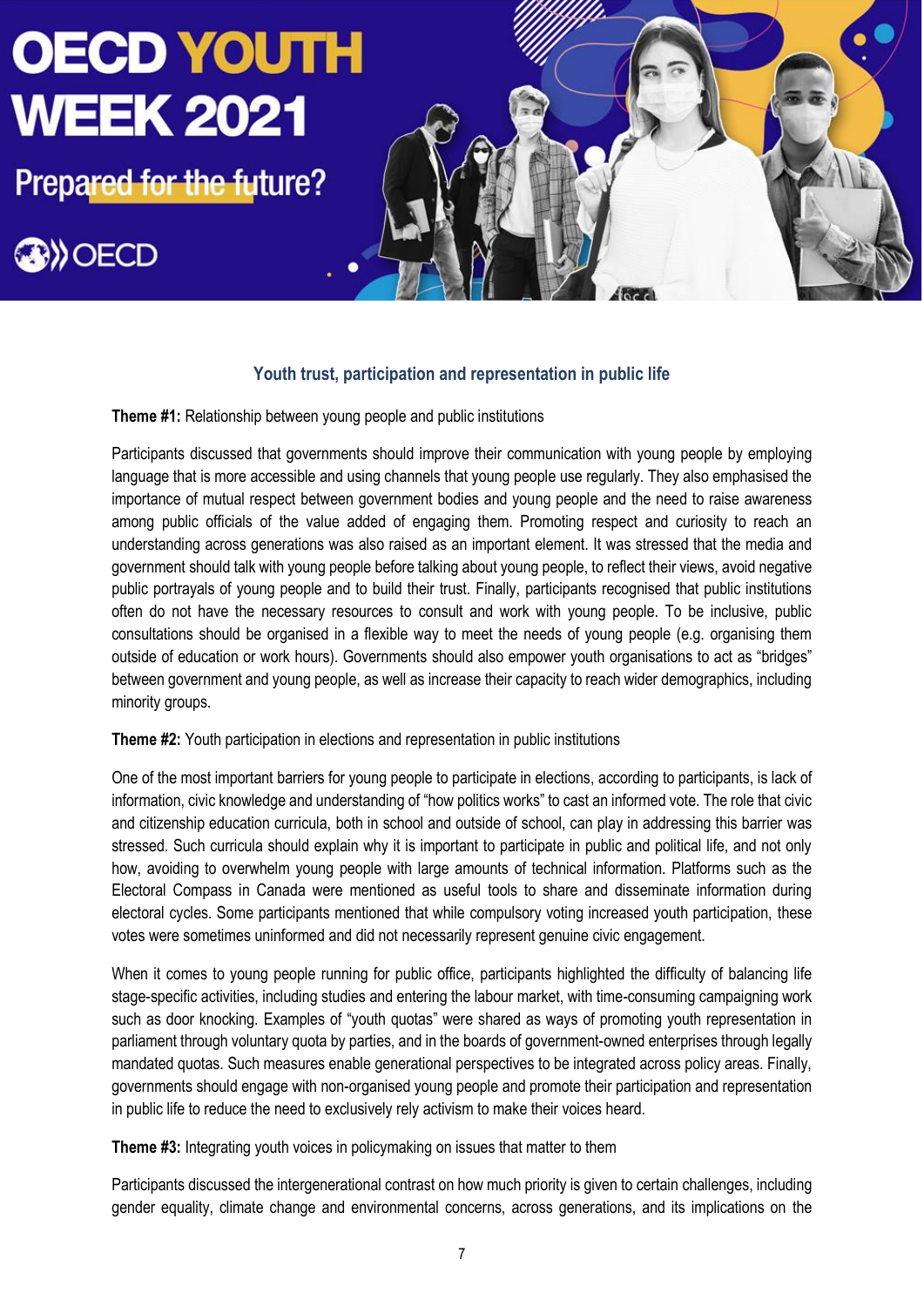**Prepared for the future?** 

**OW OECD** 



prioritisation of policy challenges at the government level given the over-representation of certain age groups. There is a need, it was agreed, for more intergenerational dialogue on issues such as environmental and economic concerns and the importance for such dialogue to effectively feed into policymaking processes, rather than remaining symbolic. Governments should make specific efforts to engage young people that do not take part in youth organisations and youth bodies, as they may suffer disproportionately from the impact of climate change and inequality. While youth organisations can be helpful in reaching out to marginalised young people, participants stressed the need to ensure they have the necessary resources for doing so. Participants stressed the value of independent youth advisory bodies whose agenda is not set by the government and highlighted their success in engaging with diverse demographics.

# **Making Government Fit to Deliver for Youth**

## **Theme #1:** Youth-focused public services

The majority of participants mentioned the need to improve public communication and civic education so that all groups of young people in society can be informed about and access public services. Participants stressed that a lack of youth participation in the design and delivery of public services was not always indicative of a lack of interest and instead could be indicative of a lack of access. The need for governments to invest in channels and tools that aim to collect youth voices was highlighted. One participant shared an example of using games to collect the opinions of young people. Participants also emphasised the importance for governments to use accessible language in their communication with young people.

## **Theme #2: Digitalising public services**

Digitalising access to services was highlighted as an important way to reach young people. However, a number of participants emphasised the need to close the digital gap between generations as well as among young people. For instance, participants shared examples of governments providing hardware to access digital services to families experiencing poverty. It was also stressed that government should ensure internet connectivity for all. Finally, participants emphasised the role of government in ensuring the safety of young people navigating online while reinforcing efforts to digitalise their access to services.

## **Theme #3:** Role of youth associations

Governments should incorporate, across all levels, youth councils, regular consultations of youth associations, and regular consultations of harder-to-reach young people in the design and delivery of policies and services. A number of participants pointed to the solidarity displayed by youth associations throughout the COVID-19 pandemic as evidence that youth associations should be leveraged as institutional partners in the design and delivery of public services.